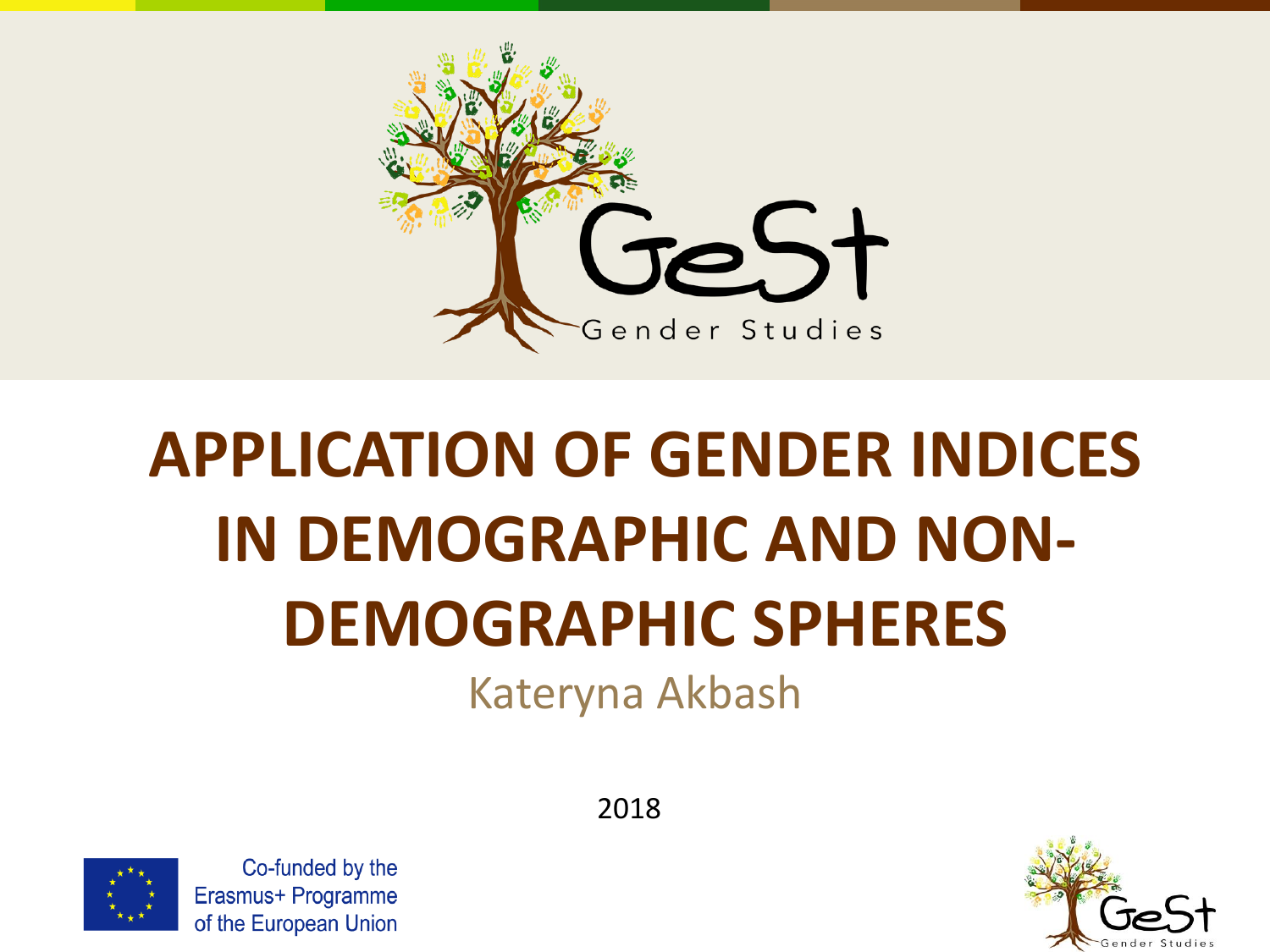## implementation of the gender approach

Currently, the gender approach in the theory and practice of education is at the stage of development. The main conceptual idea of gender is that it is a social construct that appears, exists and varies under the influence of culture and traditions of the society and adequately reflects the idea of the social structure of differences between women and men. The implementation of the gender approach led to a revision of the existing methodology in social and socio-human sciences and, accordingly, the application of new methods. As a result, the tendency for the formation of gender up-to-date knowledge applying an integrated approach (gender mainstreaming) to the issue of equality of women and men has become widespread.



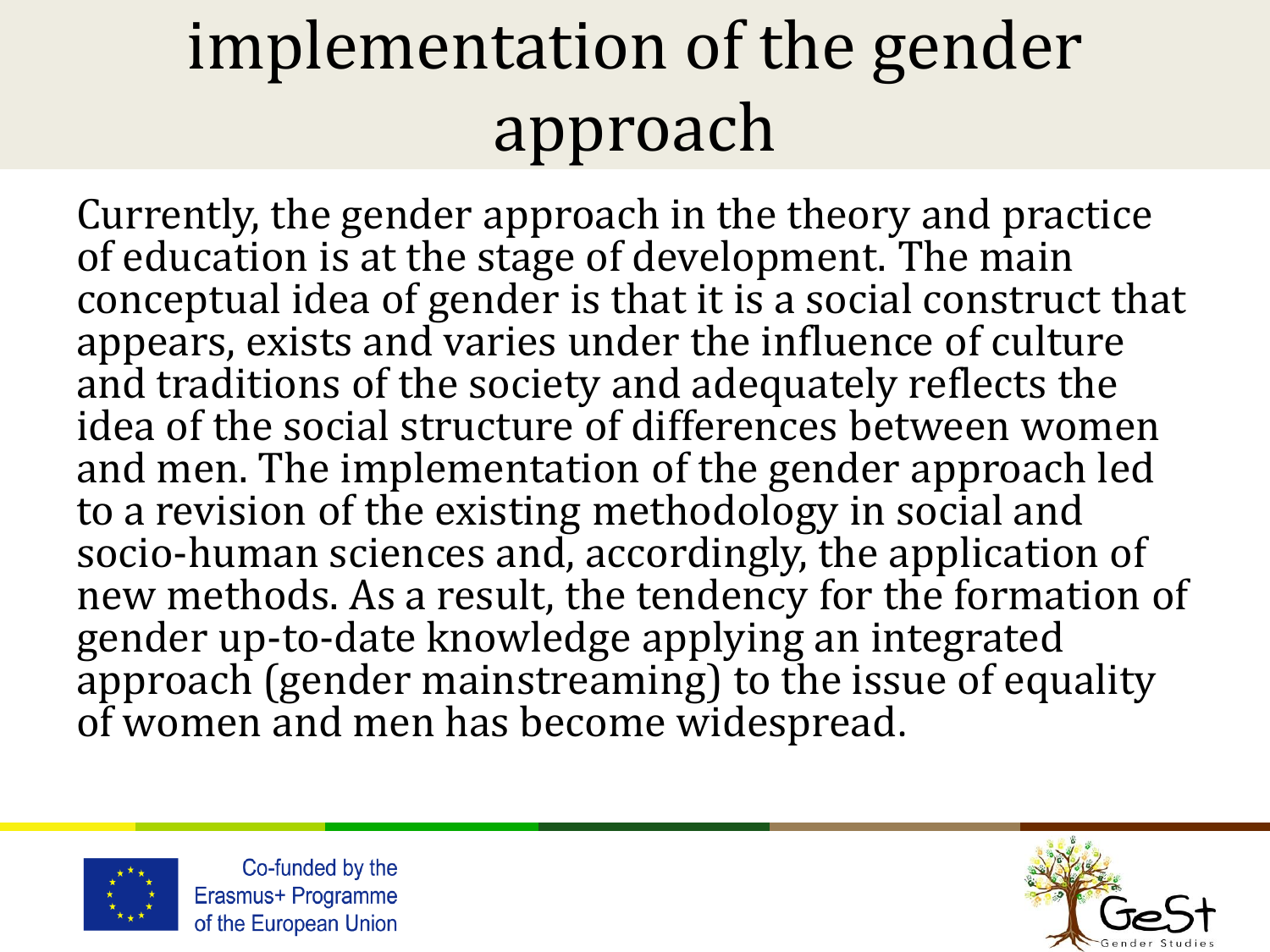## gender mainstreaming

The concept of gender mainstreaming was internationally recognized (Beijing Declaration and Platform for Action, 1995; Gender Mainstreaming Concept of the Economic and Social Council of the UN General Assembly, 1997; Conceptual Framework for Gender Mainstreaming of the Council of Europe, 1998 and the State Programme for the Promotion of Gender Equality (2006) which was taken by the Ukrainian Gender Policy as the basis.



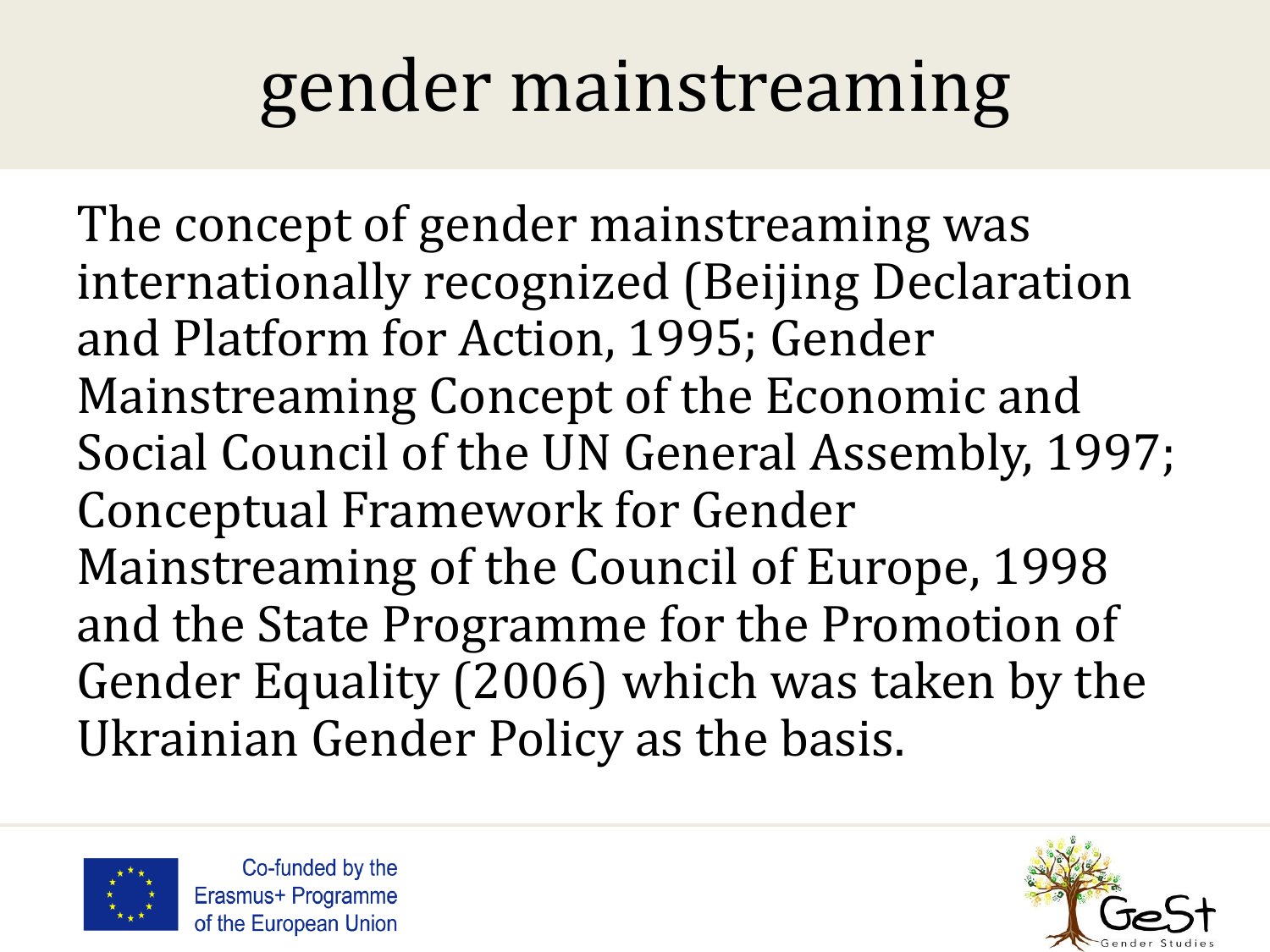## methods in gender studies

The **theoretical** method in gender studies enables identifying the range of existing problems and clarifying the subject of study. The method also determines the proper place of gender knowledge in modern humanities as a whole.

Concerning gender, the **historical and genetic method** is characterized as a gender dimension of the historical process, a two-way approach for assessing historical events, situations and activities in a certain period of life of societies and its results. This method discloses events and problems from the point of view of realizing the interests and needs of both women and men.



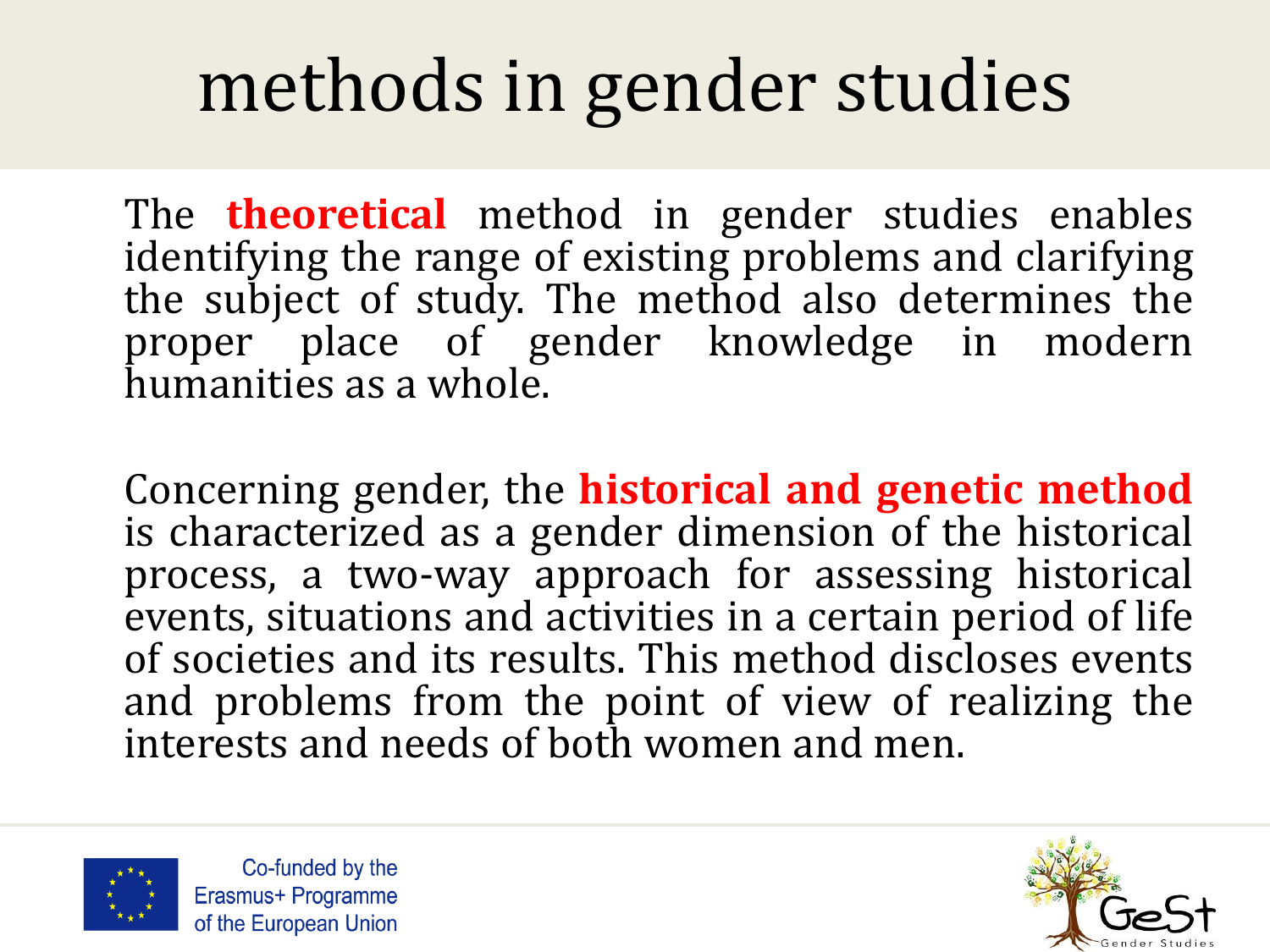## methods in gender studies

**Social and psychological methods** of studying gender include the study of socially constructed female and male roles and relationships, identity and sexual characteristics, psychological characteristics, etc.

The **empirical method** of gender studies proves the existence and significance of the fact, real events, real actions, and the presence of the manifestation of quantitative and qualitative parameters in the analysis of gender situations.

The **prognostic method** in the study of gender answers the questions that deal with the prospects of gender development in view of the gender situation in the world (or its separate region) as a whole.



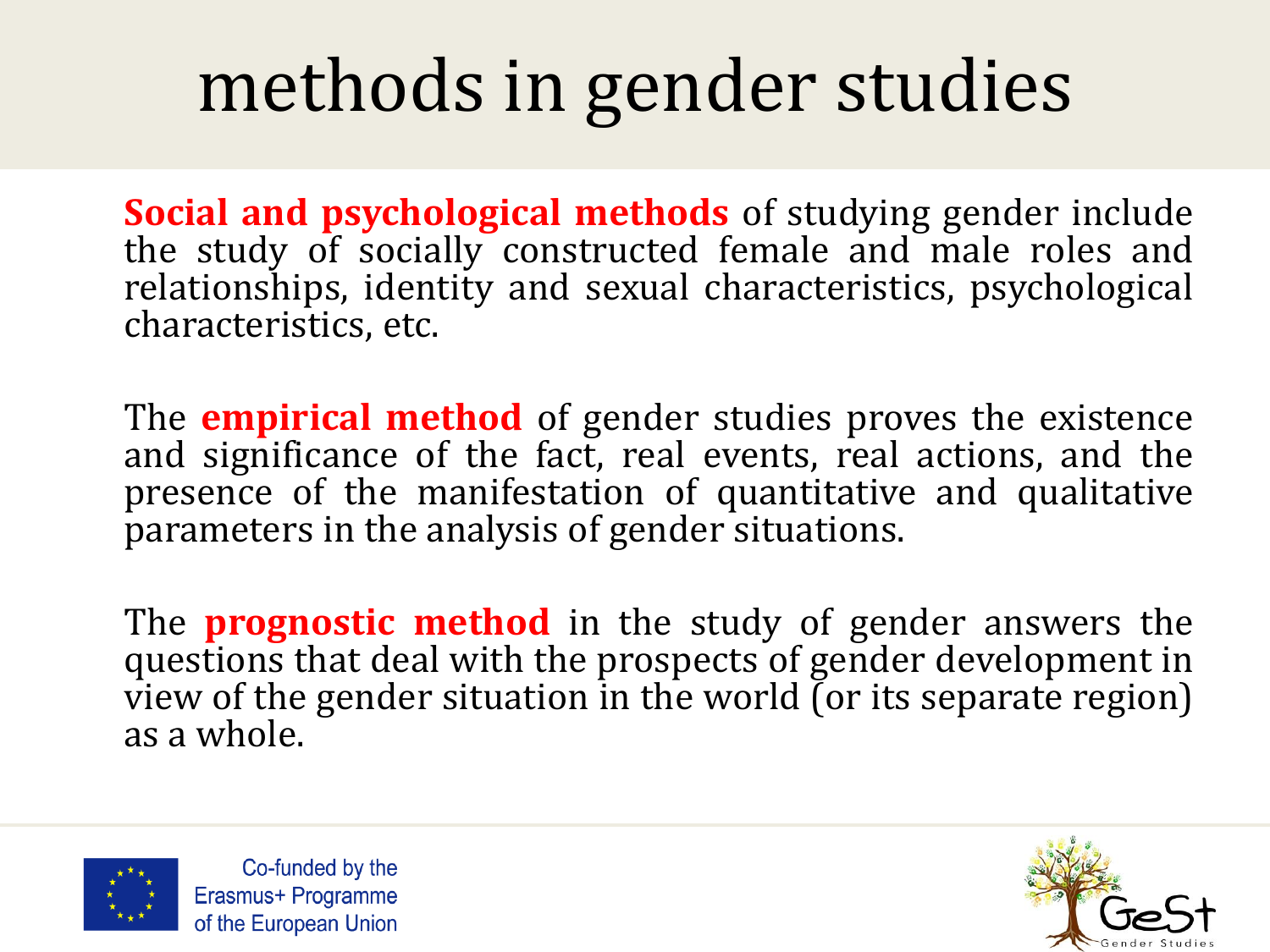## methods in gender studies

The above-mentioned methods of gender studies are closely connected with **statistical methods** that involve the introduction and application of numerical indicators which reflect the degree of fairness of distribution and use of national welfare and services among social groups in the system of general achievements of the world or a particular region of the country, taking into account the gender factor. Gender statistics shows social and demographic characteristics of specific groups such as women and men.



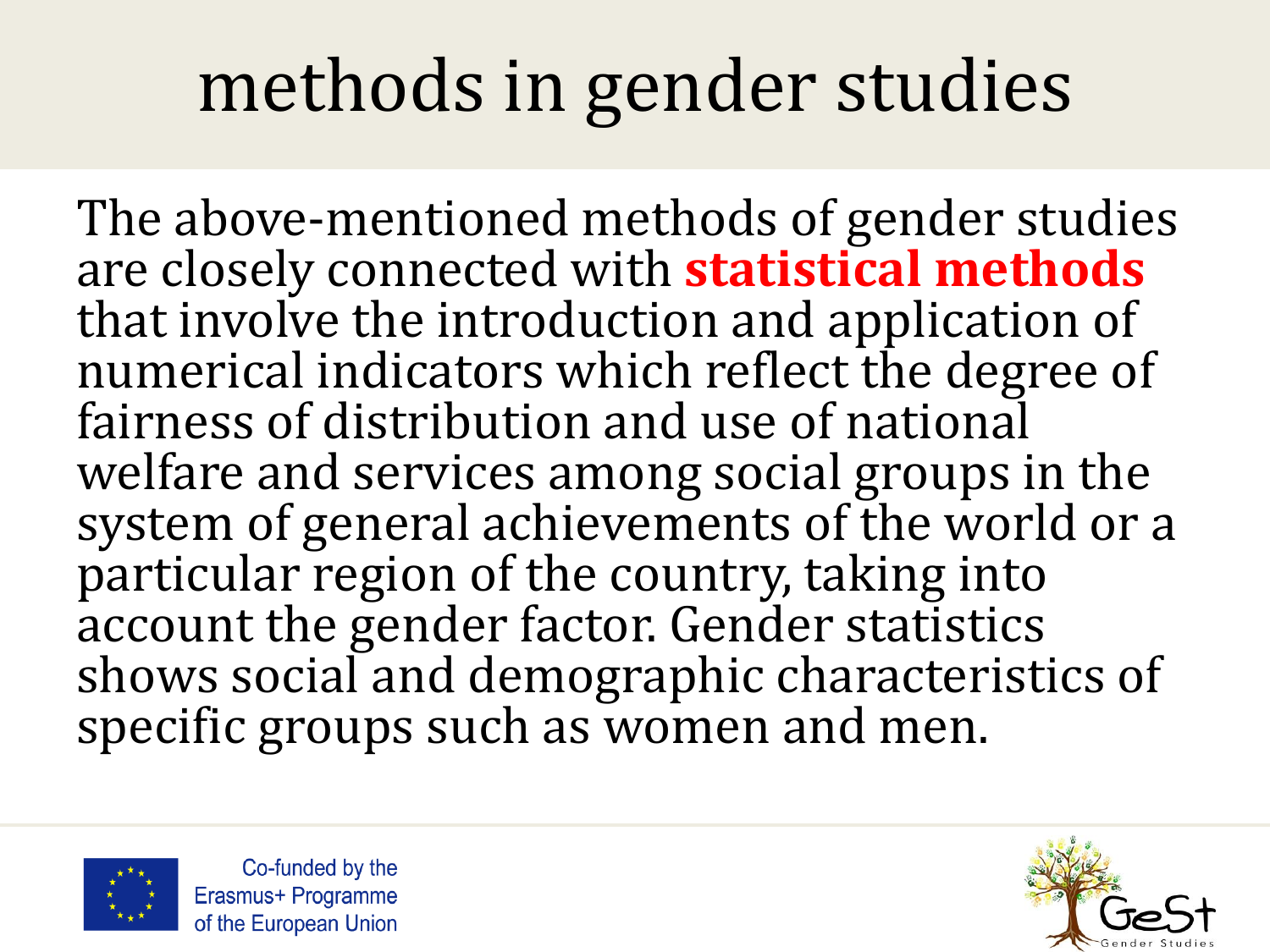#### simplest indices of gender statistics

The indices of gender statistics are the information source for monitoring the situation of women and men in the world (or its separate region); they help to ensure the development of strategic solutions for the social and economic policy to implement the principle of equality in society.

The simplest indices of gender statistics are **Gender Parity/Asymmetry Indices**, which are widely used in the calculation of more complex indicators. Due to the fact that the Gender Parity/Asymmetry Indices give different results in different spheres of their application, there is an opinion on the need to develop a separate methodological approach using such indices in the <u>demographic sphere</u> and a separate approach for all other spheres.



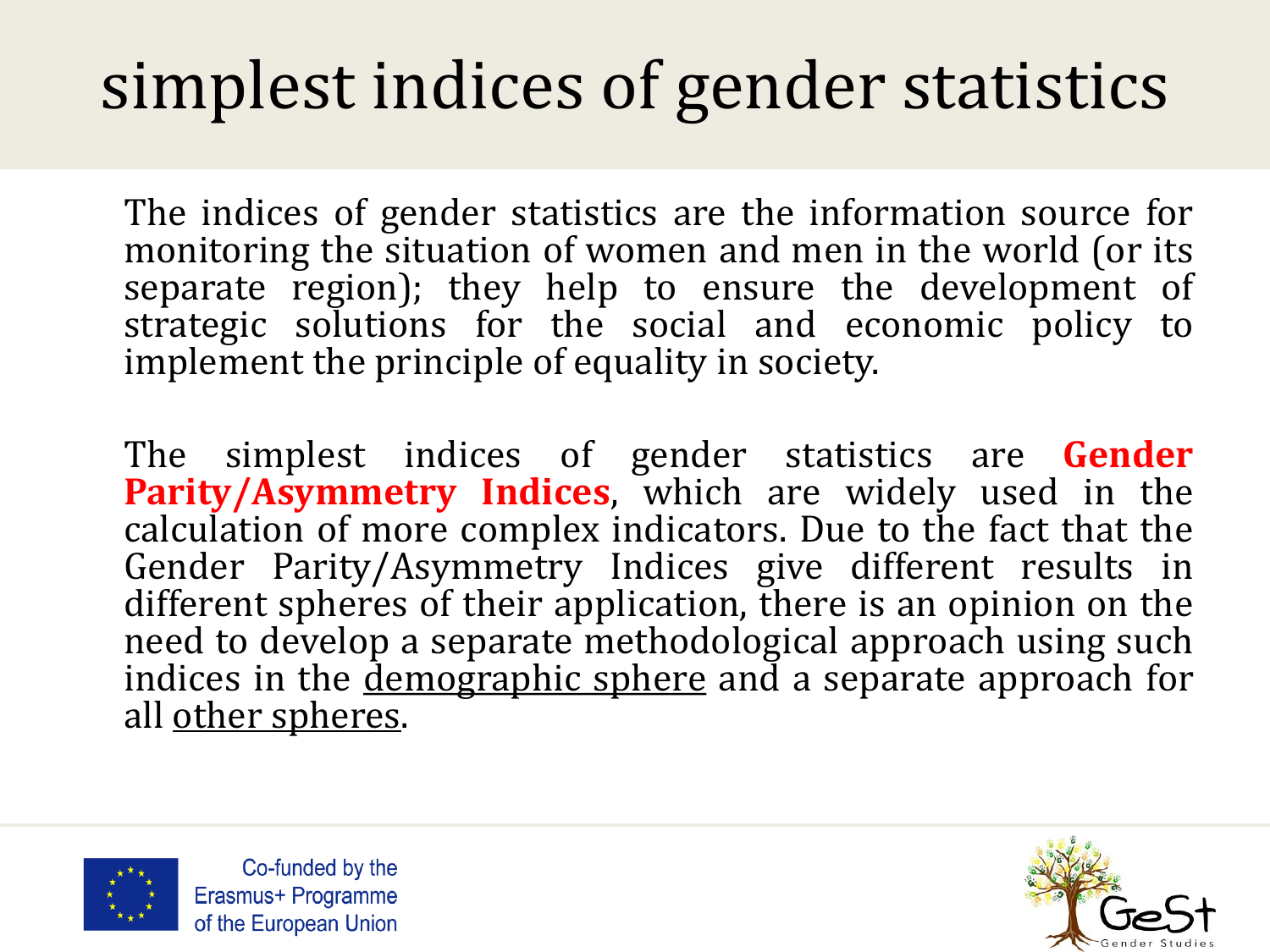#### **Assessment of gender parity for** demographic indicators

In the demographic indicators, the gender ratio is used to analyse the world's population, regions of the world and countries of the world or smaller territorial units:

$$
GR = \frac{population_m}{population_f} \cdot 100.
$$

The ratio shows the number of men for every 100 women in a certain region. Further *population*<sub>m</sub> will mean the number of male in the corresponding region, and *population*  $<sub>f</sub>$  will be the corresponding number of female.</sub>



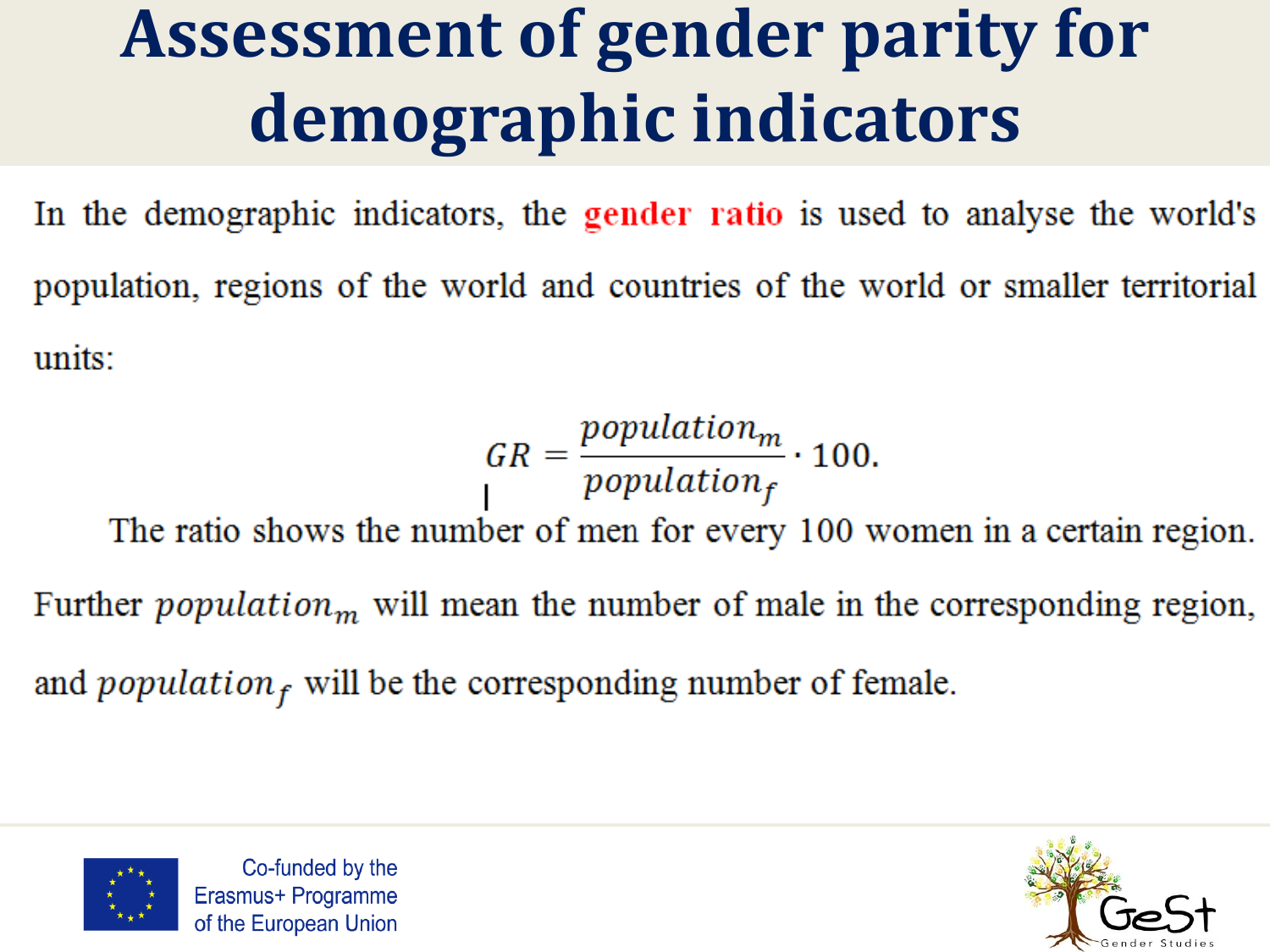### **Assessment of gender parity for demographic indicators**

• Gender ratios may vary in different subgroups of population. The gender ratio of newborns is a completely different indicator and is different from the gender ratio for the whole population and the gender ratio for the elderly. Biologically, boys are born more than girls (from 104 to 107 boys for every 100 girls). On average, women are more resistant to illnesses and live longer than men.

• Also, the tendency of men to more risky occupations and aggressive behaviour increases their chances of early death. Therefore, the gender ratio of newborns shows an excess of the number of men, and the gender ratio for the elderly indicates an excess of women (the ratio is less than 100).



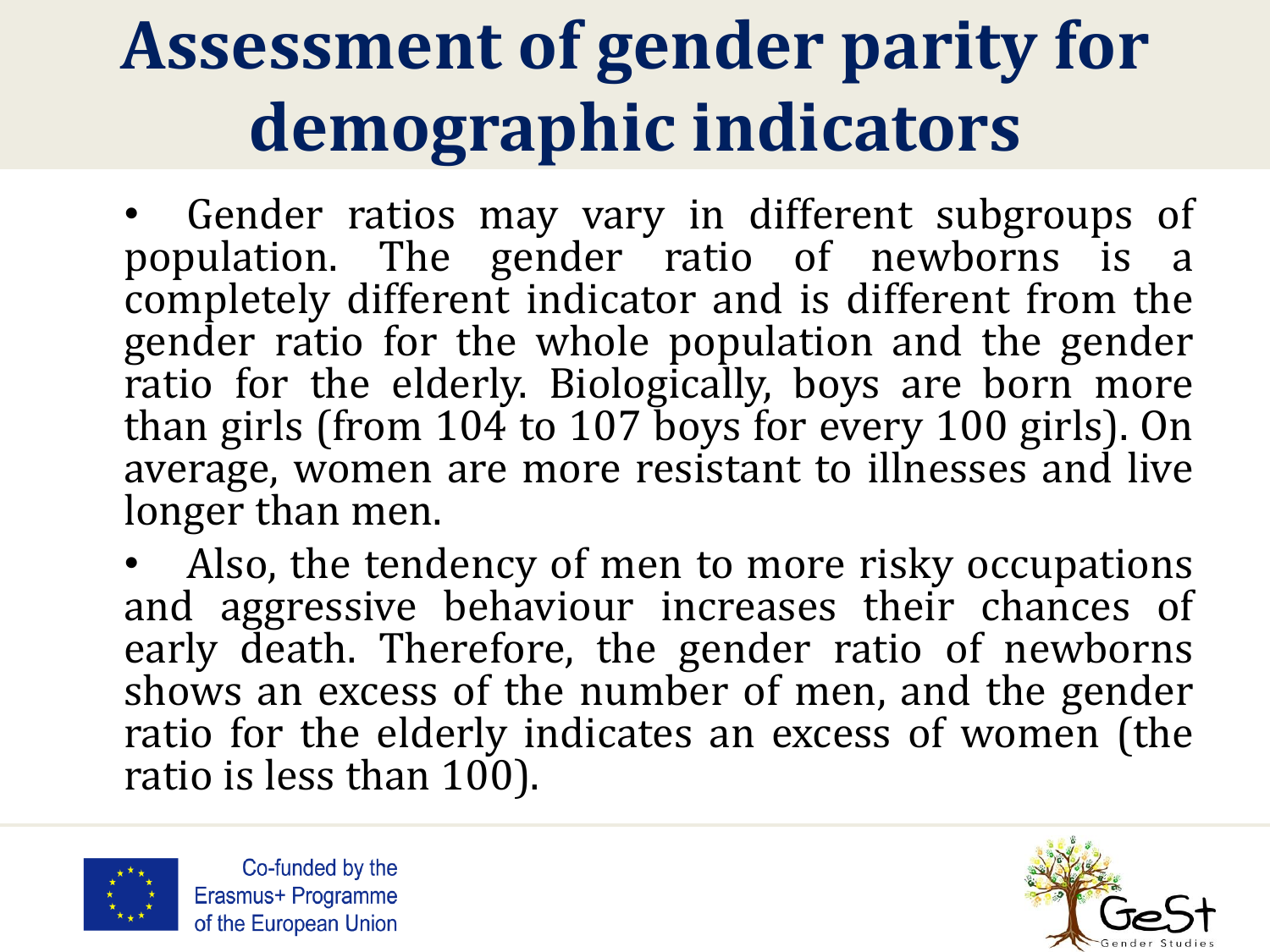### **Assessment of gender parity for demographic indicators**

In gender-neutral societies where men and women live in the same conditions, the gender ratio is from 98 to 100. In 2015, the gender ratio for the whole world was 102, but in different countries it was various: from 274 in the Arab Emirates to 85 in Latvia and Lithuania (86 in Ukraine).

The following indicators and methods are used to make an analysis of gender parity in the demographic sphere: Gender Parity Index, Gender Gap Index, Gender Asymmetry Index and correlation fields. Let us apply the method for calculating these indices.



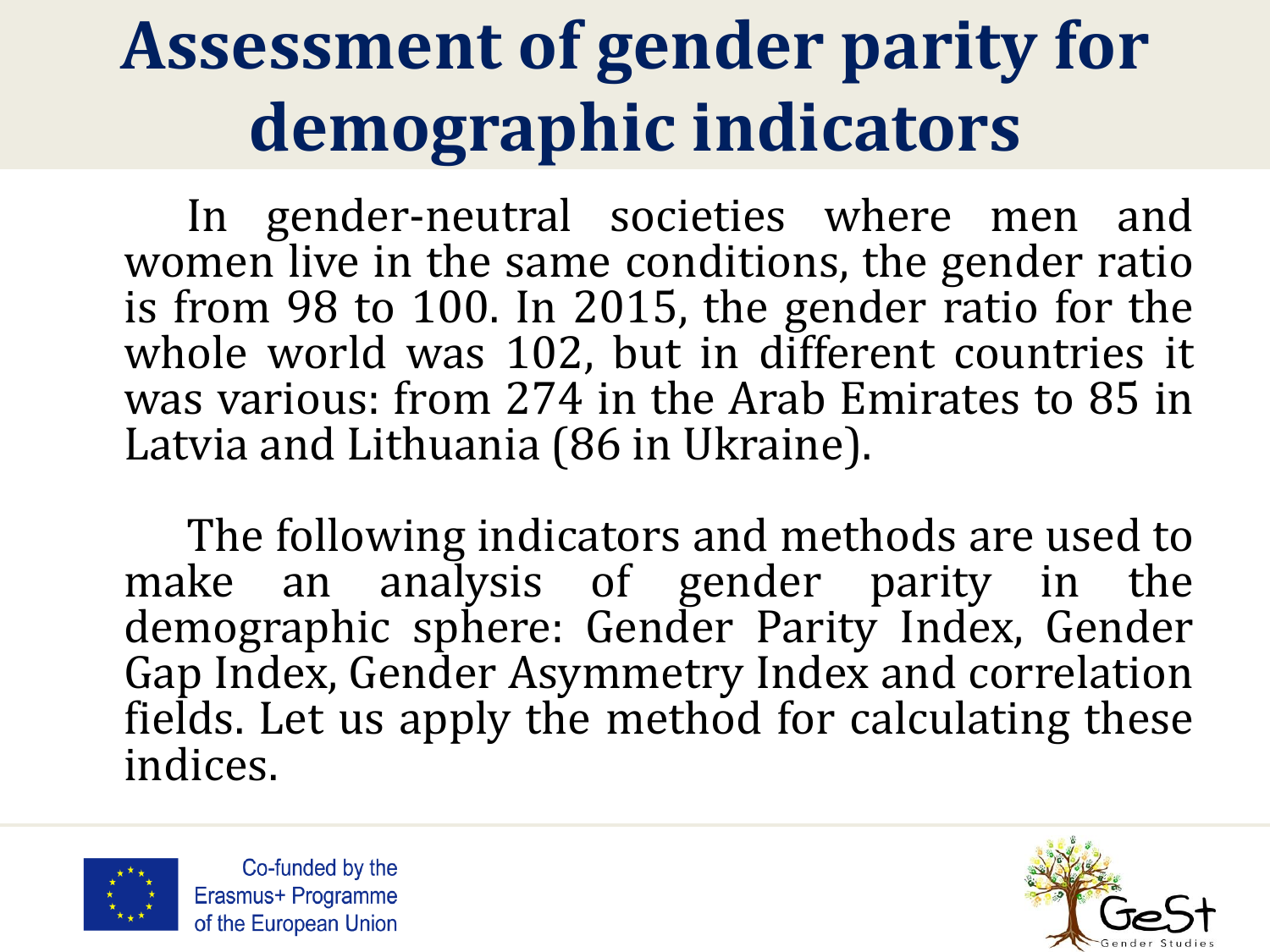Gender Parity Index (GPI) is the ratio of the number of women in a certain territorial region to the number of men:

$$
GPI = \frac{population_f}{population_m}.\tag{1}
$$

This index is used as the generally accepted Gender Parity, which was introduced by the UNESCO organization. Theoretically, this ratio may vary from 0 (in the absence of women in the group) to infinity (in the absence of men in the group). In the case of full equality of women and men, the ratio is equal to 1.



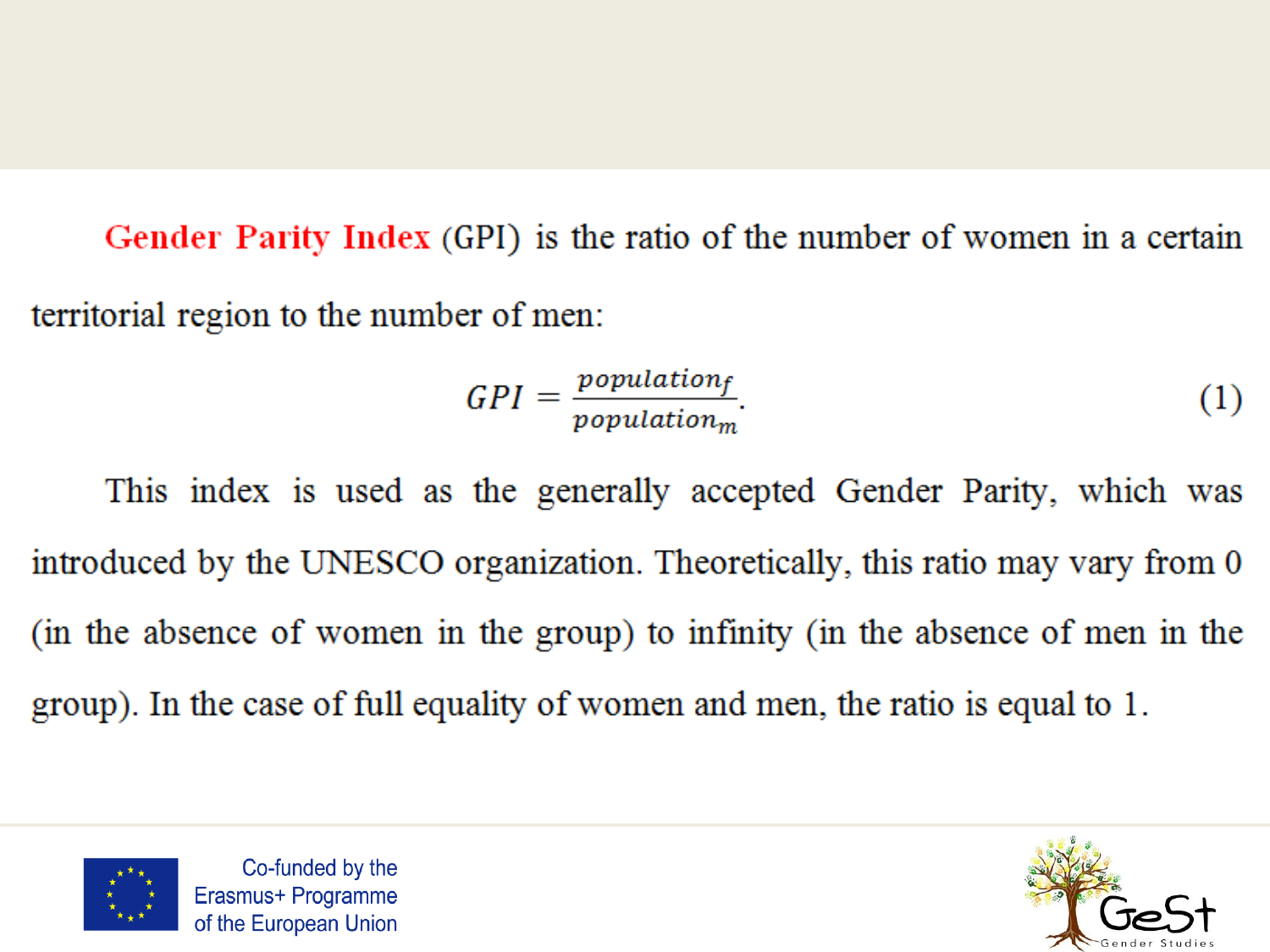Absolute Gender Gap (AGG) is calculated as the difference between the number of men and the number of women in a certain territorial region:

> $AGG = population_m - population_f$ .  $(2)$

Disproportions in favour of women are denoted by the negative meanings of the gender gap. The gender gap identifies the number of women/men which is not enough for the absolute parity in the region.



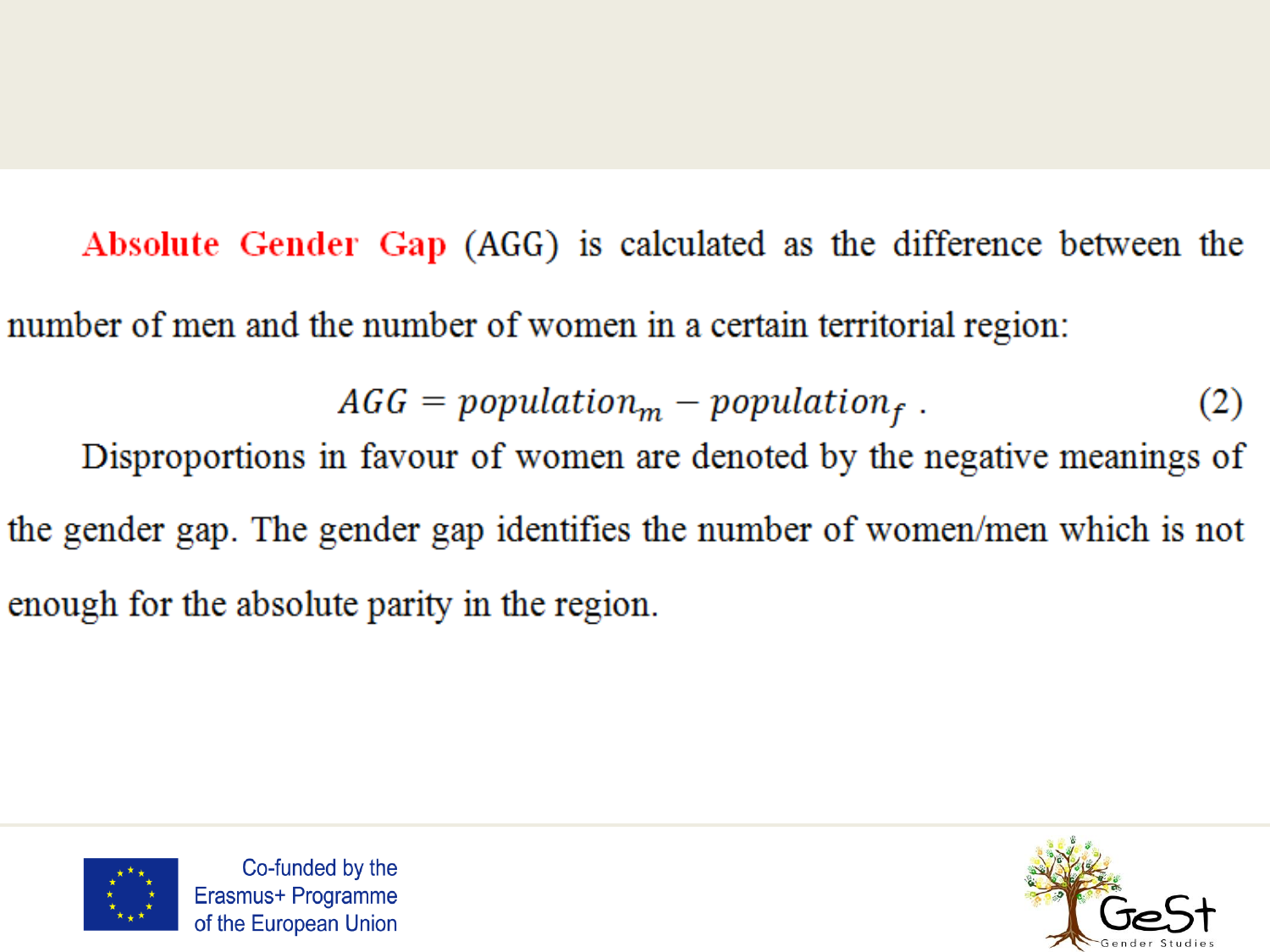#### Gender Asymmetry Index (GAI) is calculated with the help of the following ratio

$$
GAI = \frac{population_f - population_m}{population_f + population_m}
$$
 (3)

which differs in the interval  $[-1, 1]$  and indicates the symmetry between the number of people in men and women groups in case of  $GAI = 0$ , the asymmetry towards women group will be in the case of  $GAI > 0$  (the closer the value GAI to 1, the bigger disbalance towards women); the asymmetry towards men group will be  $GAI < 0$  (when the values GAI close to  $-1$  then it is an obvious disbalance towards

men).



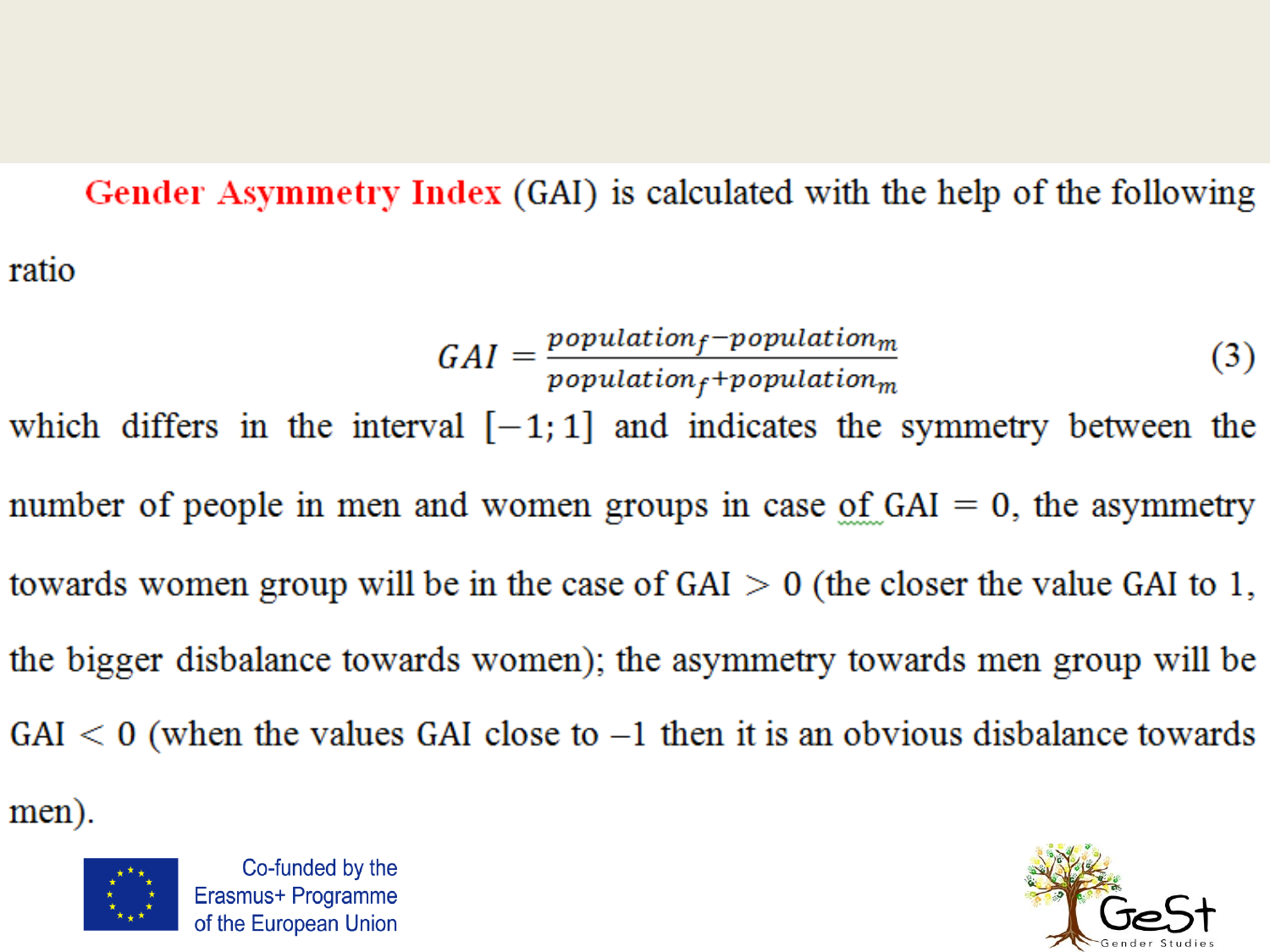#### Assessment of gender parity in the social and economic, political and legal spheres

Let us consider a number of indices for the assessment of the gender parity in the non-demographic spheres of human activity. We can introduce the following notations:

$$
ratio_f = \frac{number\_sph_f}{population_f}; \quad ratio_m = \frac{number\_sph_m}{population_m};
$$

where number\_sph<sub>f</sub> is the number of female representatives who have certain

feature in the chosen for the analysis sphere in a certain region, population  $_f$  is the

female population in this region.



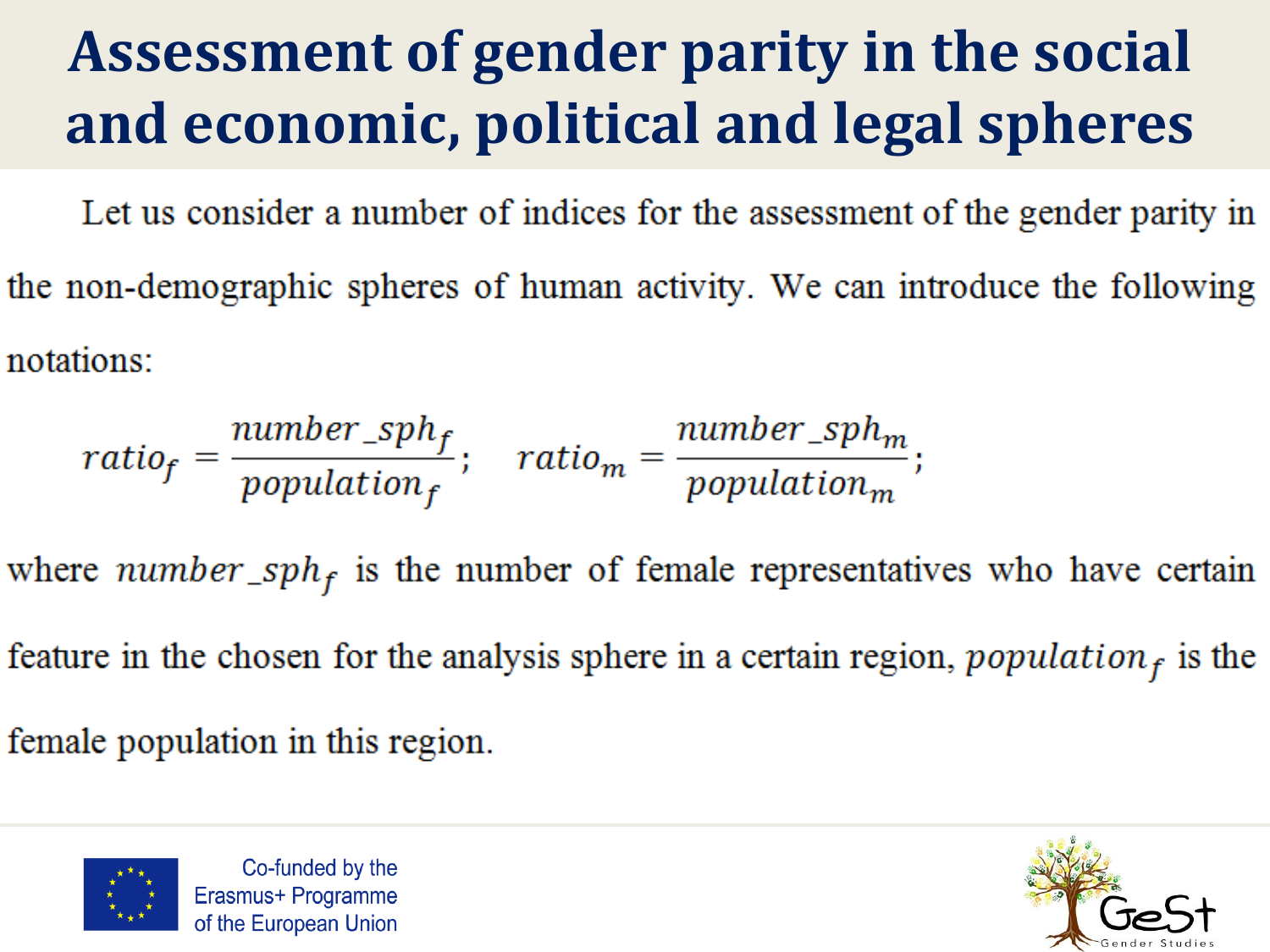Gender Parity Index  $GPI_{sph}$ . Gender Parity Index is calculated in the following way:

$$
GPI_{sph} = \frac{ratio_f}{ratio_m} \,. \tag{4}
$$

This index characterizes how many times the proportion of women with a certain feature in the chosen field of study is larger/smaller than the corresponding proportion of men. Thus,  $GPI_{sph}$  changes within the limits  $[0; +\infty]$  and is a qualitative value of the ratio of the distribution of certain features in gender groups. The cases when  $GPI_{sph} = 1$  we will call parity; and when  $GPI_{sph}$  is different from 1 we will call the lack of parity (and if  $GPI_{sph} > 1$  then, with the predominance of the proportion of women, otherwise it is the predominance of the proportion of

men).



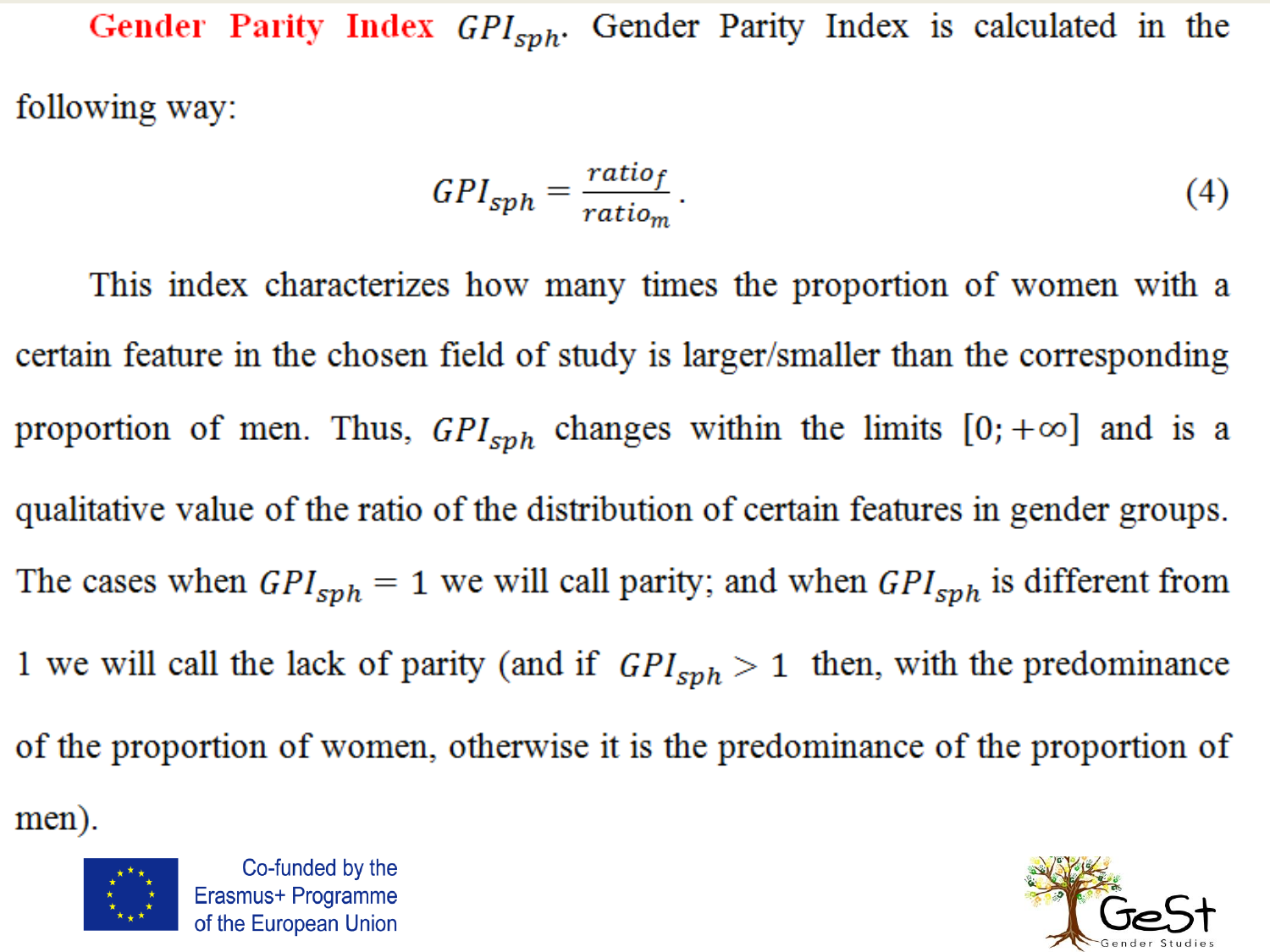Absolute Gender Gap  $AGG<sub>sph</sub>$  is calculated as the difference of the men proportion from their total number in the corresponding demographic group and the proportion of women  $(\% )$ :

$$
AGG_{sph} = (ratio_m - ratio_f) \cdot 100\%.
$$
 (5)

This index is meaningful if the number of men and women in the corresponding demographic groups is approximately the same (population<sub>m</sub>  $\approx$  population<sub>f</sub>). The index characterizes what is the percentage of men with a certain feature is larger/smaller than the corresponding proportion of women.